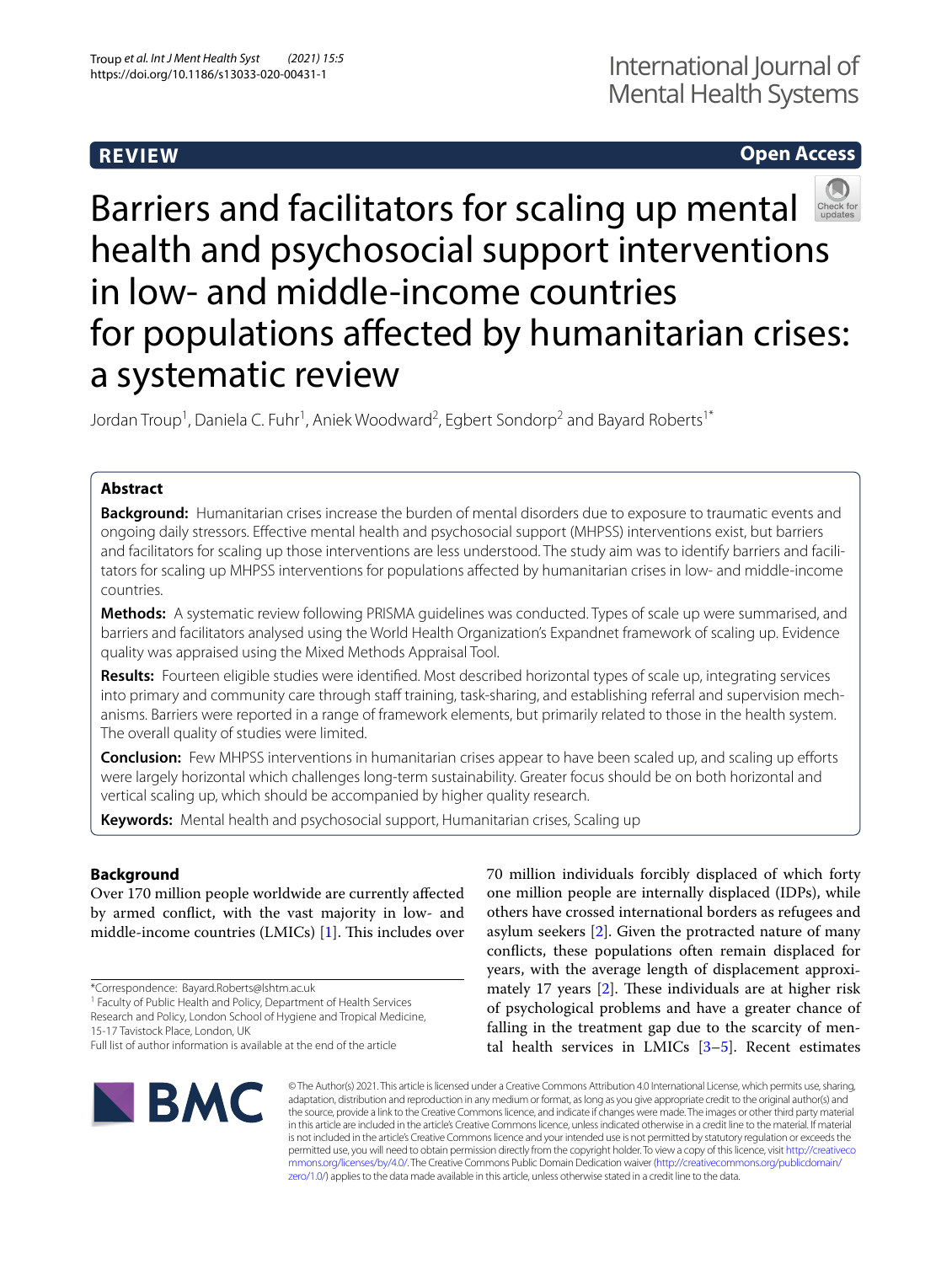indicate a prevalence of mental disorders among populations afected by armed confict of 22%, twice as high as in non-conflict-affected populations  $[6]$  $[6]$ . This higher burden is due to past and current exposure to violent and traumatic events and ongoing daily stressors, including loss of livelihoods, impoverishment, social isolation, and forced displacement [[7,](#page-12-5) [8](#page-12-6)].

Humanitarian crises can disrupt existing health services through the erosion of facilities, reductions in staf, supplies and medicines, and impeded access [[9\]](#page-12-7). Conversely, services can increase in post-crisis situations and forced displacement settings as humanitarian agencies establish new services. However, such responses are often characterised by a lack of coordination between actors in the humanitarian feld and the formal health system, often leading to the development of parallel systems of government and humanitarian agency responses [[10](#page-12-8)]. In addition, humanitarian crises can increase demand for MHPSS services by elevated mental health needs among crisis-afected populations. Such populations may also face barriers to accessing care, including culturally inappropriate treatments, stigma and discrimination, limited availability of services, and language barriers [[11,](#page-12-9) [12](#page-12-10)].

The evidence base and implementation of effective interventions for crisis-afected populations addressing supply and demand side barriers has grown  $[13-16]$  $[13-16]$  $[13-16]$ . This has been accompanied by guidelines which recommend multi-level, multi-sectoral Mental Health and Psychosocial Support (MHPSS) integrated at primary healthcare or community levels [[17](#page-12-13)]. However, high-levels of unmet need and a large treatment gap for MHPSS services have been reported among confict-afected populations [[4](#page-12-14)].

Recommendations for addressing unmet mental health needs and the treatment gap include 'scaling up' mental health services [[18\]](#page-12-15). Scaling up can be defned as "deliberate eforts to increase the impact of health service innovations successfully tested so as to beneft more people and to foster policy and programme development on a lasting basis" [[19](#page-12-16)]. The World Health Organization (WHO) has developed guidelines to inform practice [[19](#page-12-16)] and developed the 'ExpandNet' conceptual framework of scaling up  $[20]$  $[20]$ . This framework considers the evidence-based 'innovation' being taken to scale in the context of four elements; the resource team, user organisations, scale up strategies, and the environment. The resource team developed the innovation or promotes its wider use, whilst user organisations intend to adopt and scale up the innovation. The framework also outlines 'type' of scale up as either spontaneous or guided. Guided scale up can be horizontal (where innovations are replicated to serve new populations or get expanded to new geographical areas), vertical (where policies or legal action are used to institutionalise innovations into regulatory frameworks), or diversifcation (where new innovations are added to existing interventions). The framework also outlines key scale up strategies. Dissemination describes the methods chosen to transfer the innovation, such as training. Other strategies include organisational choices such as centralised or decentralised approaches, cost and resource mobilisation strategies (e.g. cost assessments), and monitoring and evaluation strategies (e.g. local needs assessments and situational analyses). The framework also highlights the need to assess opportunities and barriers for scaling up within the environment (i.e. conditions external to the user organisation). These include policy/politics; bureaucratic factors inside institutions and organisations; health sector characteristics such as leadership, reforms, and the general structure of the system; socioeconomic and cultural factors of the society; and people's needs and rights [[19\]](#page-12-16).

Whilst there has been progress in scaling up services for a number of global health priorities [[21](#page-12-18), [22](#page-12-19)], this progress has been slower within the feld of mental health [[18\]](#page-12-15). Reported challenges to scaling up mental health services among the general population in LMICs include fnancial and human resource constraints, the low priority accorded to mental health by policy makers, the challenge of changing poorly organised services (e.g. over-centralised care), and poor management or leadership [\[18](#page-12-15), [23–](#page-12-20)[25\]](#page-12-21). However, there is less understanding on scaling-up MHPSS specifcally for crisis-afected populations in LMICs. This is required given the elevated levels of mental disorders among crisis-afected populations, the particular stressors experienced by crisis-afected populations, and specifc characteristics of health system responses in humanitarian situations.

This paper aims to examine barriers and facilitators for scaling up MHPSS interventions for populations afected by humanitarian crises in LMICs, in order to inform future scale up of interventions in these settings. Specifcally the review will (a) describe the types or strategies of scaling up MHPSS interventions for populations afected by humanitarian crises according to the Expand-Net framework; (b) identify factors that facilitate and impede the scale up of MHPSS interventions for populations afected by humanitarian crises; and (c) assess the strength of the evidence on scaling up MHPSS interventions for populations afected by humanitarian crises.

#### **Methods**

A systematic review methodology was used following PRISMA reporting guidelines  $[26]$  $[26]$ . The PRISMA Checklist is included in Additional fle [1:](#page-11-0) Appendix S1.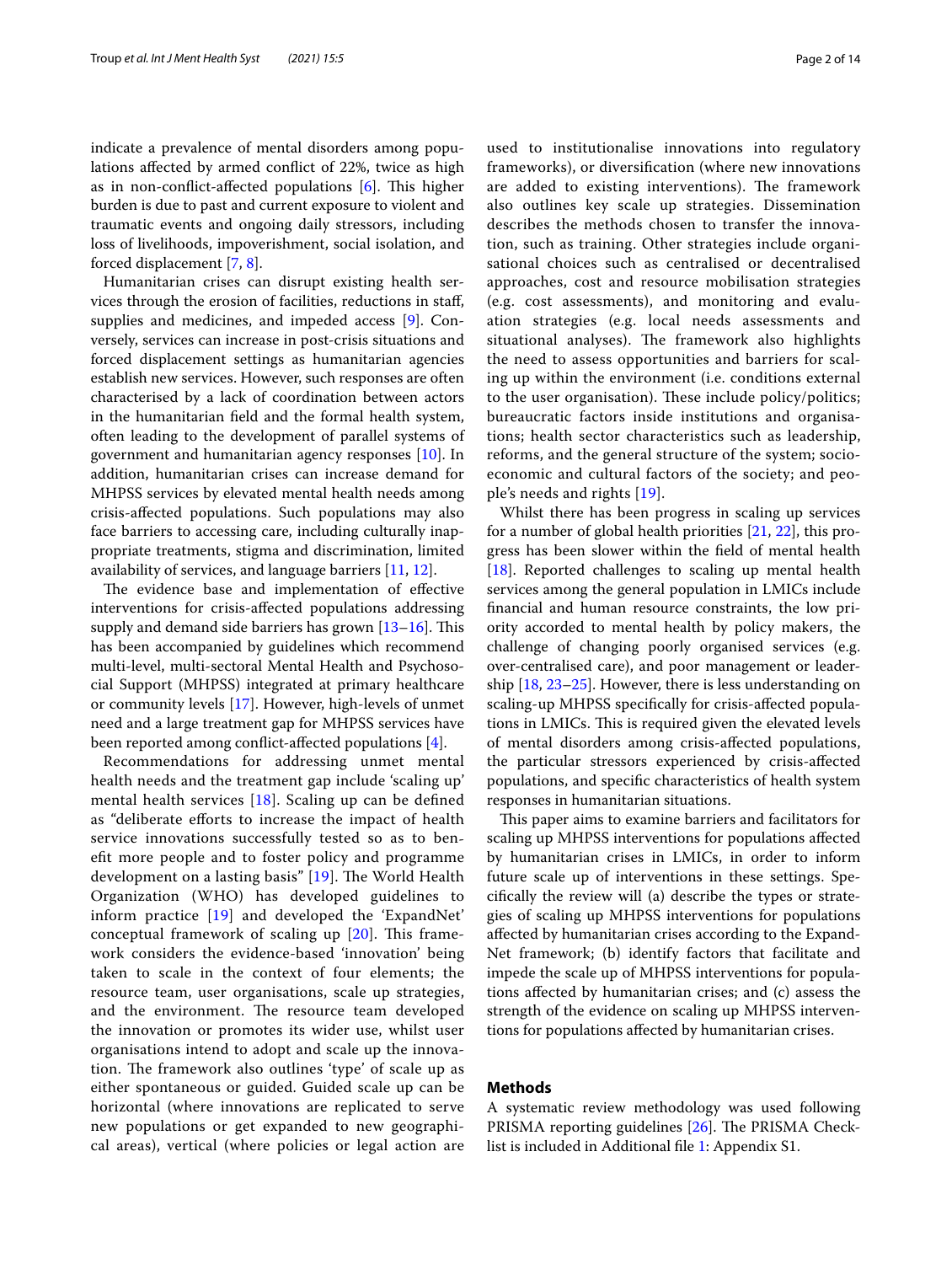#### **Eligibility criteria**

The primary outcome was the scaling up of MHPSS activities. MHPSS activities were defned as "any type of local or outside support that aims to protect or promote psychosocial well-being and/or prevent or treat mental disorder" (p.5) [\[17](#page-12-13)]. Papers were included if they engaged in scale up activities with the intention of scaling up MHPSS. Scaling up was conceptualised according to the WHO/ExpandNet framework mentioned above [\[20](#page-12-17)]. The main health outcomes of interest were mental disorders and psychosocial distress. We focused on civilian populations afected by humanitarian crisis in LMICs. Populations in humanitarian crises included refugees, IDPs, non-displaced confict-afected persons (e.g. those remaining or entrapped in areas afected by confict), those afected by natural disasters, and those living in post-confict settings (defned as ten years or less after the formal end of confict). Studies were excluded if the population comprised military veterans or health staf.

#### **Search terms and strategy**

Published literature was searched using the Embase, Medline, PsychInfo and Global Health databases until September 2019. The following search terms were combined with each other: mental health outcomes (e.g., depression, anxiety, common mental disorders); and humanitarian populations or settings (e.g., post-confict, natural disaster, war; and scaling up (e.g., scale up, scaling up, integration, expansion)); and mental health interventions, programmes or service delivery platforms (e.g., primary health care, MHPSS, community care). Whilst no search limits were set on language, only papers published in English were included in the screening process. The full search strategy is included in Additional file  $1$ : Appendix S2.

#### **Analyses and quality appraisal**

A systematic narrative synthesis approach was used to summarise types of scaling up and barriers and facilitators. Data extraction and quality appraisal was double checked by the second author (random selection of 20% of the included papers). The WHO/ExpandNet Framework [\[20\]](#page-12-17) was used to guide the analysis and synthesis, and barriers and facilitators reported by included studies were summarised in relation to the framework's elements: the innovation, resource team, user organisation, environmental factors, and scale up strategies [\[20\]](#page-12-17).

The quality of included studies was assessed using the Mixed Methods Appraisal Tool (MMAT; version 2018)  $[27]$  $[27]$ . The MMAT allows for the appraisal of quantitative, qualitative and mixed research designs. It begins with two screening questions, followed by five sections to be completed depending on the study design. As per MMAT guidance [[27\]](#page-12-23) articles that included supplementary methodological information were considered as well.

#### **Results**

A total of 4139 articles were returned by the search, with 14 meeting eligibility criteria [\[28](#page-12-24)[–41](#page-13-0)]. Details on the screening process are provided in Fig. [1.](#page-3-0)

#### **Study characteristics**

Study characteristics are presented in Table [1.](#page-4-0) Within the eligible 14 studies, there were 22 distinct populations targeted by scale up. Of these, eight had been afected by natural disaster [\[28](#page-12-24)[–33](#page-12-25)] and fourteen by confict [[31](#page-12-26), [35](#page-12-27), [36,](#page-12-28) [38](#page-12-29)[–42](#page-13-1)]. Five studies covered IDP populations [[28,](#page-12-24) [30](#page-12-30), [32,](#page-12-31) [37,](#page-12-32) [41\]](#page-13-0), nine refugee populations [\[31,](#page-12-26) [35,](#page-12-27) [36](#page-12-28)], and 12 were local (non-displaced crisis-afected) populations [[29–](#page-12-33)[34,](#page-12-34) [36,](#page-12-28) [38](#page-12-29)[–41](#page-13-0)].

Innovations covered a range of assessment, management, community and outreach services. On occasion, the innovation was clearly defned as a specifc preexisting intervention e.g., behavioural activation or motivational interviewing [\[38](#page-12-29)] but overall more detail was provided about training content rather than intervention. The mental health outcomes covered a range of common mental health problems, sometimes informed by baseline needs assessments included in the study [[32,](#page-12-31) [38\]](#page-12-29), pre-existing research on priorities within the population [[41](#page-13-0)] or the pre-existing content of chosen training guidelines.

Resource teams included primarily local and international Non-Governmental Organisations (NGOs), although some also involved government and academic institutions. User organisations included a mixture of local and national NGOs but had included more commonly government ministries and health system organisations. Resource teams and user organisations sometimes overlapped.

#### **Types of scaling up MHPSS interventions**

Table [2](#page-9-0) presents a summary of scale up types, evaluation methods and key outcomes (see Additional fle [1](#page-11-0): Appendix S3 for additional details). All studies employed horizontal types of scale up, typically integrating mental health services into primary health care (PHC) and/or community services. This was often achieved by training existing PHC and community health staff or identifying and training new community and village workers using task-sharing approaches (i.e. delegation of tasks from mental health professionals to existing of new cadres at lower levels) and/or train-the-trainer models. Supervision mechanisms and referral pathways were frequently established [[28–](#page-12-24)[30](#page-12-30), [32](#page-12-31)–[38\]](#page-12-29). To overcome demand-side barriers of their interventions, some included community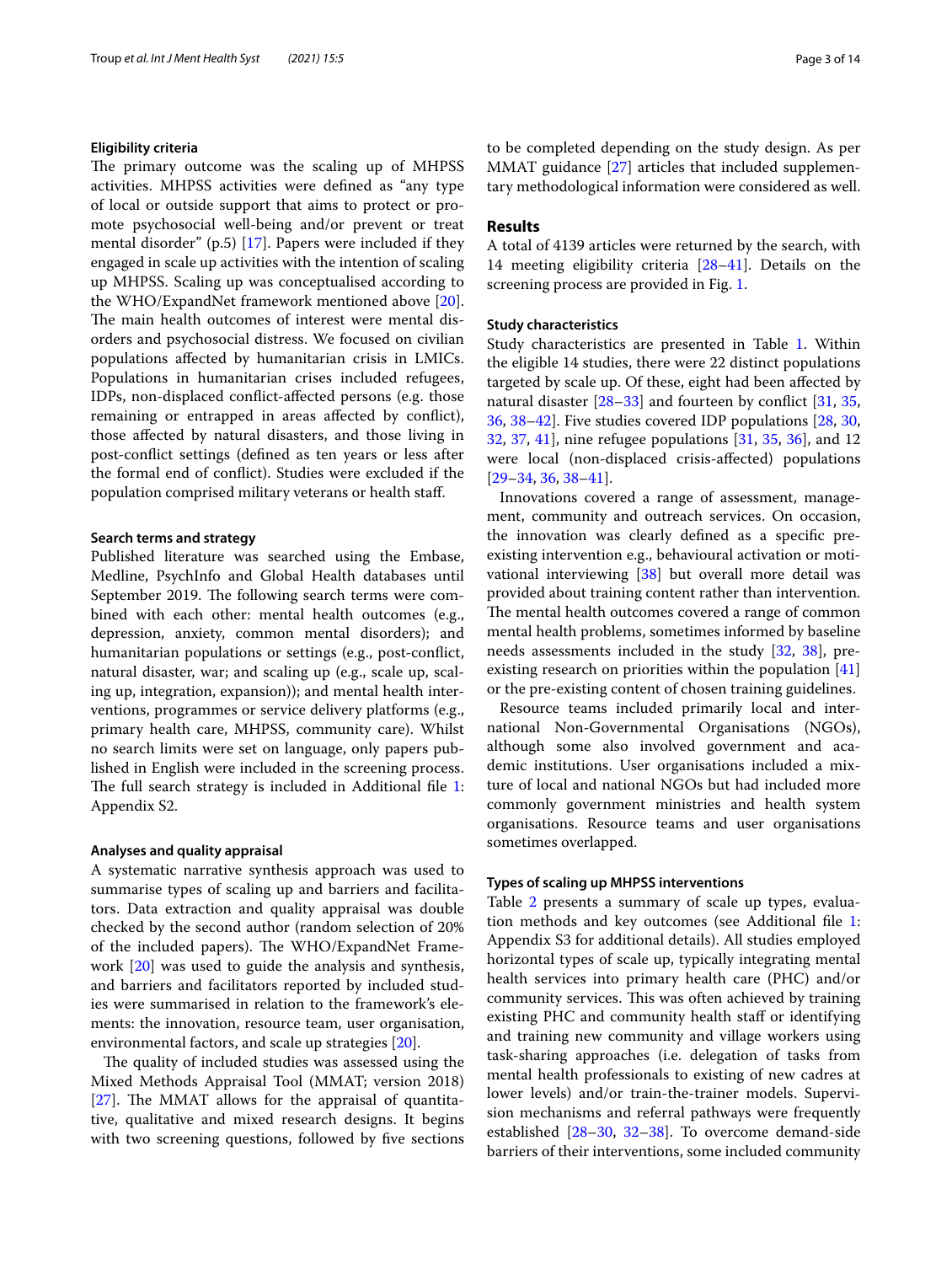



<span id="page-3-0"></span>sensitisation, mobilisation and awareness raising activities [\[28](#page-12-24), [29](#page-12-33), [36,](#page-12-28) [40\]](#page-13-2), and specifc community detection mechanisms [[38\]](#page-12-29). Five of the 14 studies used vertical strategies [\[30](#page-12-30), [33](#page-12-25), [36](#page-12-28), [38](#page-12-29), [39](#page-13-3)] such as having guidelines approved by the Ministry of Health to promote mental health policy [[30\]](#page-12-30), typically to support horizontal expansion.

All studies used staff training as a key scale up activity, and evaluating training efectiveness was a common evaluation method and typically completed by measuring knowledge change between pre- and post-training or feld competency observations [\[30](#page-12-30)[–33,](#page-12-25) [35–](#page-12-27)[37](#page-12-32), [39](#page-13-3), [41](#page-13-0)]. Most studies also commented on the additional supplyside resources achieved through scaling up, such as the number of staff trained, the number of facilities with trained staf, or the ratio of trained staf to population [[28–](#page-12-24)[31,](#page-12-26) [33–](#page-12-25)[39,](#page-13-3) [41](#page-13-0)].

#### **Factors that facilitate and impede the scale up of MHPSS interventions**

A total of 173 barriers and 136 facilitators were identifed. Table [3](#page-10-0) summarises the number of factors reported by each study across the elements of the Framework [\[20\]](#page-12-17).

#### *Innovation and resource team*

For innovation, the only barrier referred to was that the innovation did not target children despite the high burden among this population [[28\]](#page-12-24). For the resource team,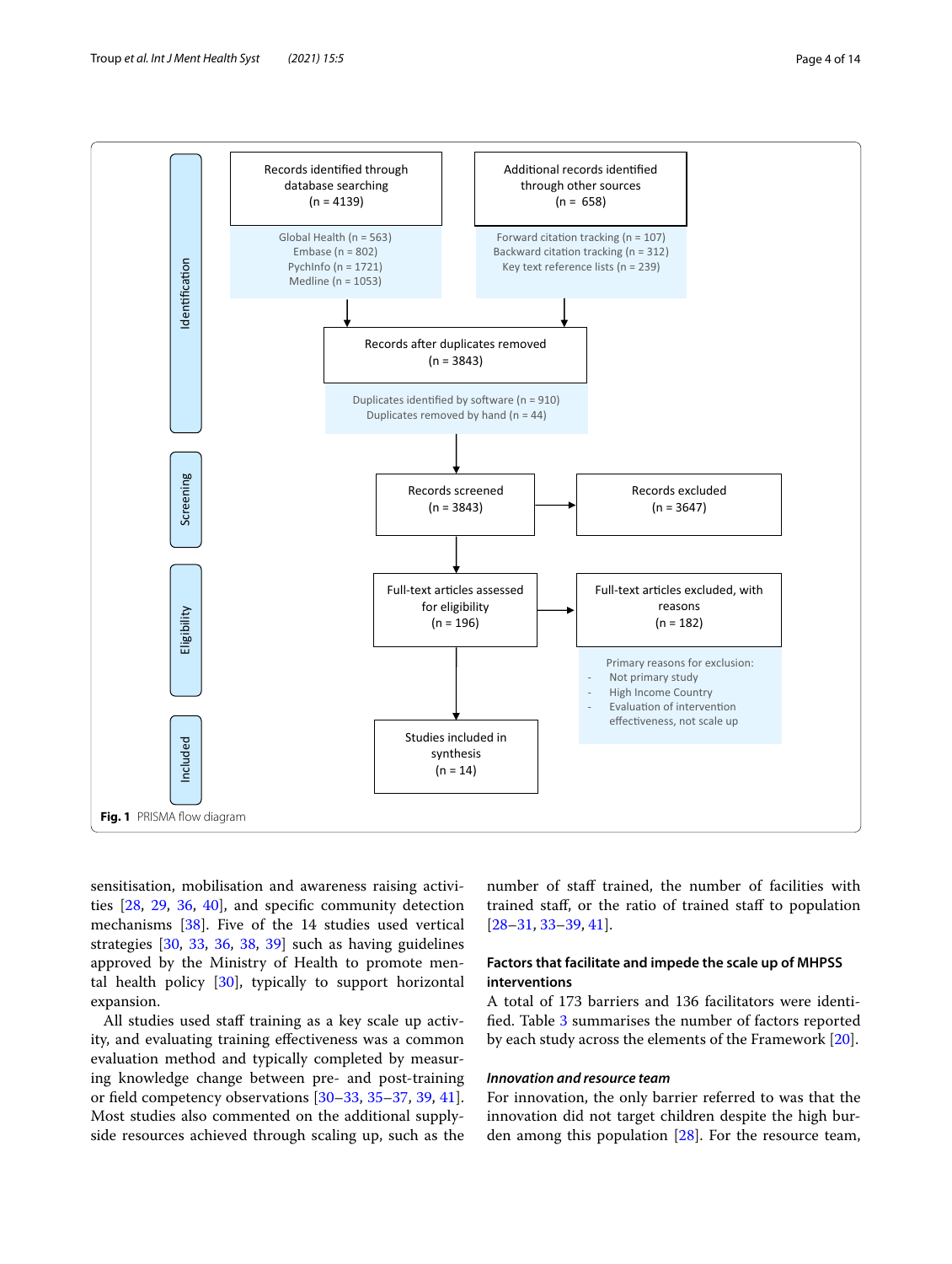<span id="page-4-0"></span>

|                       | Table 1 Study characteristics                                                                                                                                         |                                                                          |                                                                                        |                                                                                                                                                                                                          |                         |                                                                             |
|-----------------------|-----------------------------------------------------------------------------------------------------------------------------------------------------------------------|--------------------------------------------------------------------------|----------------------------------------------------------------------------------------|----------------------------------------------------------------------------------------------------------------------------------------------------------------------------------------------------------|-------------------------|-----------------------------------------------------------------------------|
| First author,<br>year | Country (classification <sup>a</sup> )<br>Crisis population                                                                                                           | Resource team                                                            | User organisation                                                                      | Service being<br>Innovation/<br>scaled up                                                                                                                                                                | Adult/child/<br>both    | Mental health<br>outcomes<br>targeted                                       |
| Baingana, 2011        | Natural Disaster<br>Uganda (L)<br>$\triangleq$                                                                                                                        | GO: TPO Uganda<br>z                                                      | NGO, Community and Government<br>health services                                       | Outreach services<br>assessment and<br>management<br>Recognition,<br>Community<br>response                                                                                                               | <b>Both</b>             | MHPSS needs;<br>CMDs                                                        |
| Boothby, 2011         | Local population<br>Natural Disaster<br>ndonesia (LM)                                                                                                                 | MoH, Indonesia University <sup>b</sup> , WHO,<br>ADB, DfID AusAID, USAID | JSI, Indonesian Department of Health                                                   | Home visitation<br>Case manage-<br>Community<br>outreach<br>ment                                                                                                                                         | Both                    | Axis I disorders<br>(DSM-IV)                                                |
| Budosan, 2007         | Natural Disaster<br>Local and IDP<br>Sri Lanka (LM)                                                                                                                   | INGO: IMC, WHO                                                           | IMC, Divisional Medical Officers of<br>Health                                          | plained somatic<br>medically unex-<br>Problem solving<br>mental health<br>interventions'<br>Treatment for<br>Community<br>Established<br>detection<br>pain                                               | Not stated              | psychological<br>Emotional and<br>health                                    |
| Budosan, 2011         | -ocal population<br>Local population<br>1: Sri Lanka (LM)<br><b>Natural Disaster</b><br>Natural Disaster<br>3: Jordan (LM)<br>2: Pakistan (L)<br>Refugees<br>Conflict | INGO: IMC                                                                | IMC, MoH, WHO, district staff                                                          | plained somatic<br>medically unex-<br>Problem solving<br>mental health<br>interventions'<br>Treatment for<br>strategies<br>Community<br>Established<br>detection<br>pain                                 | Not stated              | Overall mental<br>health                                                    |
| Budosan, 2011         | Natural Disaster<br>Local and IDP<br>Haiti (L)                                                                                                                        | NGO: Cordaid                                                             | and Population, local health depart-<br>Local NGOs, Ministry of Public Health<br>ments | agement, anger<br>and medication<br>MHPSS interven-<br>tions; problem<br>support, stress<br>management,<br>management<br>psychological<br>peer support,<br>anxiety man-<br>solving skills,<br>family and | Not stated <sup>c</sup> | Priority MNS condi-<br>health and well-<br>General mental<br>being<br>tions |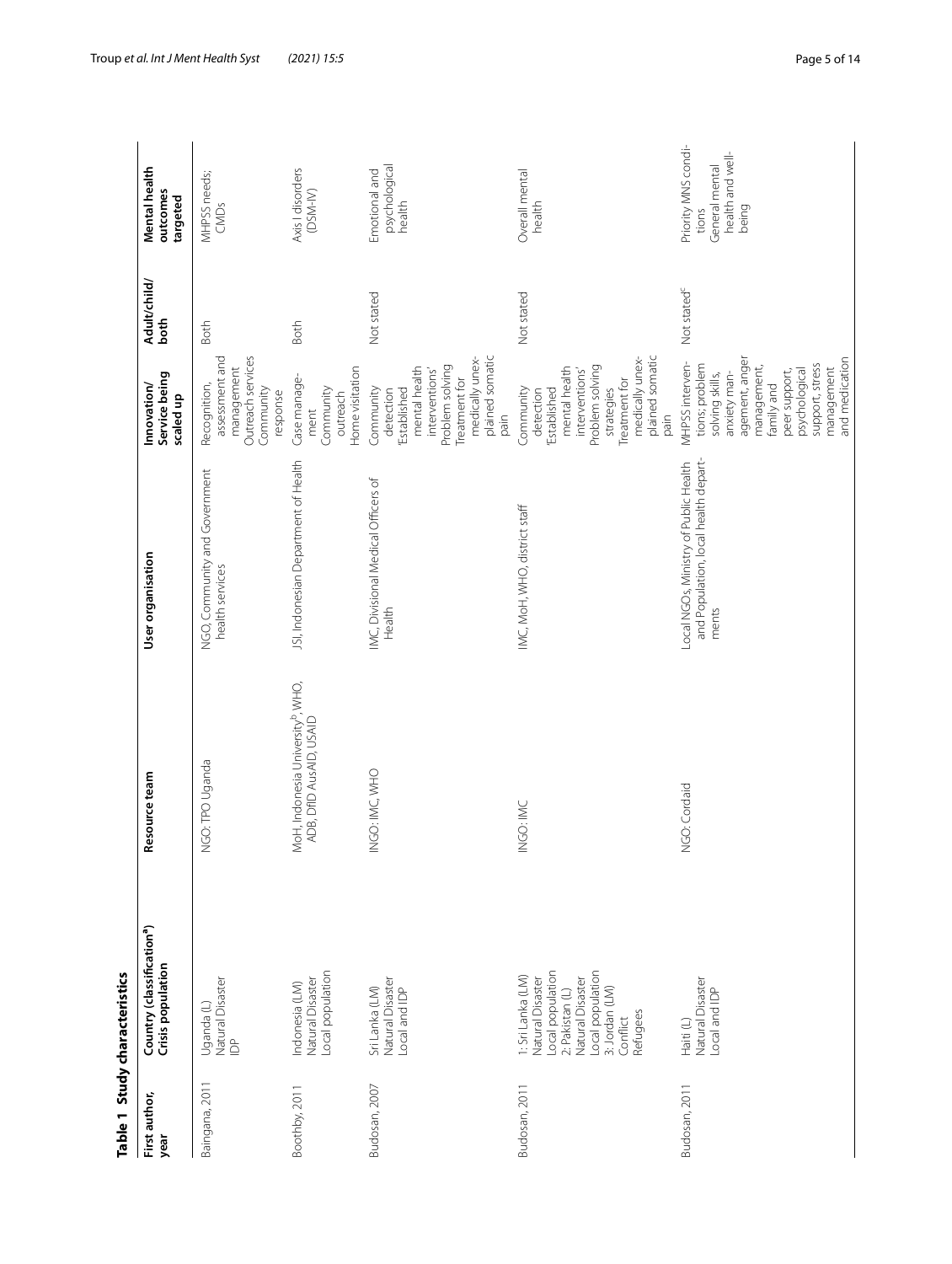| Table 1 (continued)   |                                                                                                                                                                     |               |                                                                                |                                                                                                                                                                                                                              |                      |                                                                                                                                                                                                             |
|-----------------------|---------------------------------------------------------------------------------------------------------------------------------------------------------------------|---------------|--------------------------------------------------------------------------------|------------------------------------------------------------------------------------------------------------------------------------------------------------------------------------------------------------------------------|----------------------|-------------------------------------------------------------------------------------------------------------------------------------------------------------------------------------------------------------|
| First author,<br>year | Country (classification <sup>a</sup> )<br>Crisis population                                                                                                         | Resource team | User organisation                                                              | Service being<br>Innovation/<br>scaled up                                                                                                                                                                                    | Adult/child/<br>both | Mental health<br>outcomes<br>targeted                                                                                                                                                                       |
| Budosan, 2016         | Local population<br>Philippines (LM)<br>Natural Disaster                                                                                                            | OHW           | Government, INGO: IMC                                                          | psychiatric units<br>MedicationAcute<br>Psychoeducation<br>interventions<br>Psychosocial<br>Detection                                                                                                                        | Not stated           | related conditions<br>CMDs and stress                                                                                                                                                                       |
| Chandrasiri, 2015     | Local population<br>Natural Disaster<br>Sri Lanka (LM)                                                                                                              | OHW           | Government Staff                                                               | Crisis Intervention<br>clinic outreach<br>Community and<br>Identification of<br>family support<br>Problem solving<br>Advocacy and<br>grammes<br>School pro-<br>CMDs                                                          | Not stated           | General mental<br>health                                                                                                                                                                                    |
| Echeverri, 2018       | Ethiopia (L), DRC (L), Kenya (LM),<br>Africa: Cameroon (LM), Chad (L)<br>Seven countries in Sub-Saharan<br>Uganda (L), Tanzania (L)<br>Conflict implied<br>Refugees | UNHCR, WHO    | War Trauma Foundation, UNHCR,<br>partner organisations                         | medication and<br>Identification and<br>care, including<br>interventions<br>psychosocial                                                                                                                                     | Not stated           | MNS conditions                                                                                                                                                                                              |
| Hijazi, 2011          | Refugees and Local population<br>Lebanon (UM)<br>Conflict                                                                                                           | NGO: IMC      | IMC, MoH, local partners, IDRAAC <sup>9</sup> ,<br>local NGO: AMEL Association | behavioural dis-<br>orders, maternal<br>including family<br>interventions<br>opment and<br>ventions for<br>depression,<br>monitoring<br>child devel-<br>Psychosocial<br>Other inter-<br>Medication<br>support<br><b>ADHD</b> | Both                 | Range of disorders:<br>symptoms, sleep<br>health, and child<br>maternal mental<br>including CMDs,<br>and adolescent<br>ders, medically<br>local priorities<br>mental health<br>severe disor-<br>unexplained |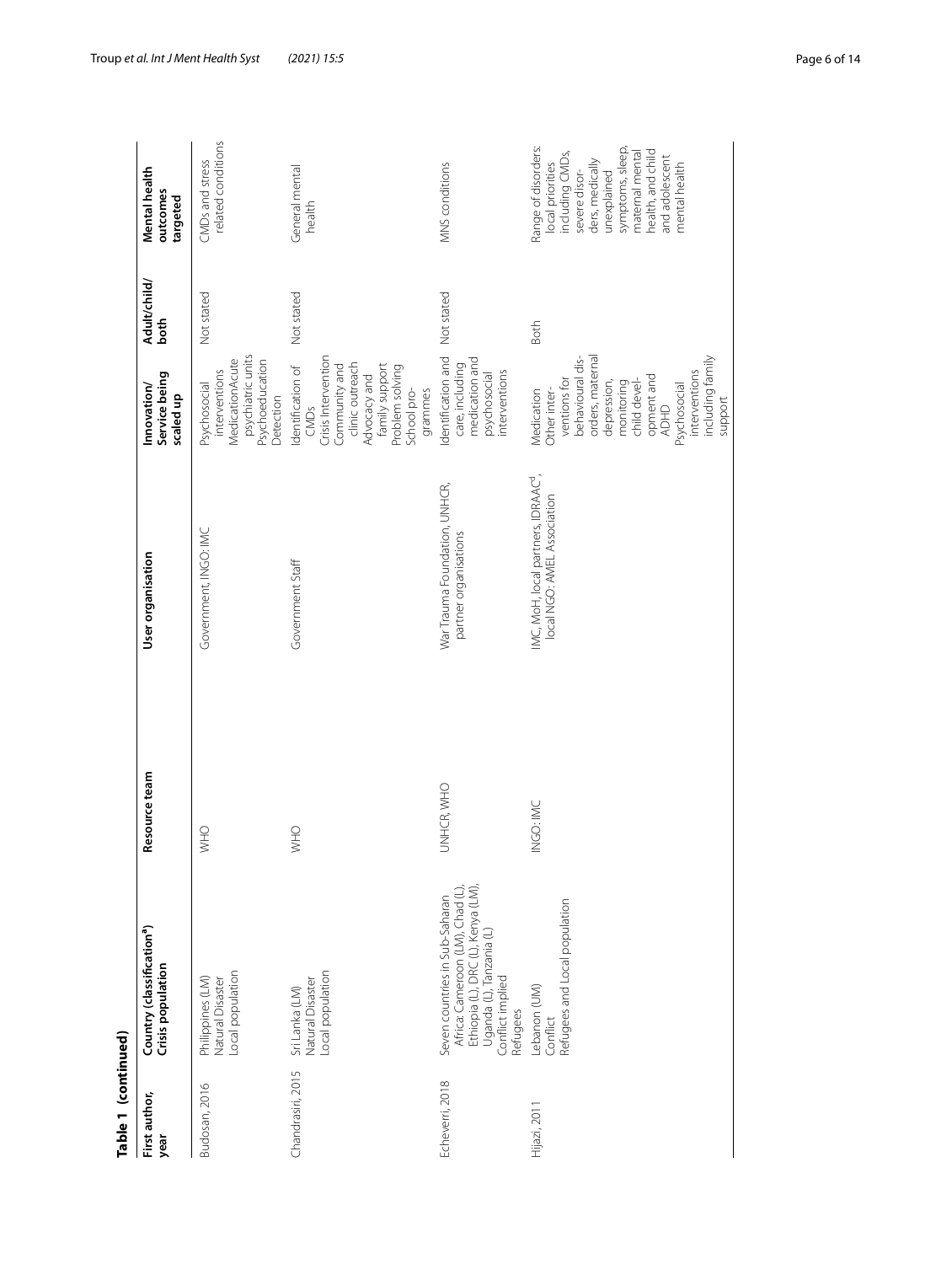| Table 1 (continued)   |                                                             |                                 |                                                              |                                                                                                                                                                                                                                                                                                                    |                         |                                                                                                                                                                        |
|-----------------------|-------------------------------------------------------------|---------------------------------|--------------------------------------------------------------|--------------------------------------------------------------------------------------------------------------------------------------------------------------------------------------------------------------------------------------------------------------------------------------------------------------------|-------------------------|------------------------------------------------------------------------------------------------------------------------------------------------------------------------|
| First author,<br>year | Country (classification <sup>a</sup> )<br>Crisis population | Resource team                   | User organisation                                            | Service being<br>Innovation/<br>scaled up                                                                                                                                                                                                                                                                          | Adult/child/<br>both    | Mental health<br>outcomes<br>targeted                                                                                                                                  |
| Humayun, 2017         | Pakistan (LM)<br>Conflict<br><b>IDPS</b>                    | WHO, IMC                        | Pakistan Army Field Hospital, IMC,<br>District Health Office | Psychoeducation<br>Problem solving<br>interventions<br>Stress manage-<br>Principles of<br>behavioural<br>Psychosocial<br>including:<br>Counselling<br>Behavioural<br>activation<br>therapy<br>ment                                                                                                                 | Both                    | Priorities identified<br>sion, adjustment<br>include depres-<br>disorders, drug<br>disabilities and<br>dependence,<br>behavioural<br>intellectual<br>disorders<br>CMDs |
| Jordans, 2016         | -ocal population<br>Nepal (L)<br>Conflict                   | Academic Institutions, NGO: TPO | NGO: TPO Nepal, Ministry of Health<br>and Population         | tion, emotional<br>Assessment and<br>Pharmacological<br>ented psycho-<br>screening and<br>social support<br>management<br>problem-ori-<br>Interviewing,<br>Brief, focussed,<br>(Behavioural<br>Motivational<br>Psychoeduca-<br>manualised<br>monitoring<br>Activation,<br>treatment<br>Community<br>support<br>CBT | Not stated <sup>e</sup> | ticular, psychoses,<br>hol use disorders,<br>depression, alco-<br>disorders, in par-<br>mental health<br>Local priority<br>epilepsy                                    |
| Sadiq, 2011           | Local population<br>Iraq (LM)<br>Conflict                   | MoH, INGO: IMC                  | NoH                                                          | diagnosis and<br>management<br>Assessment,                                                                                                                                                                                                                                                                         | Not stated              | common neuro-<br>logical disorders,<br>Mental health,<br>psychiatric<br>disorders                                                                                      |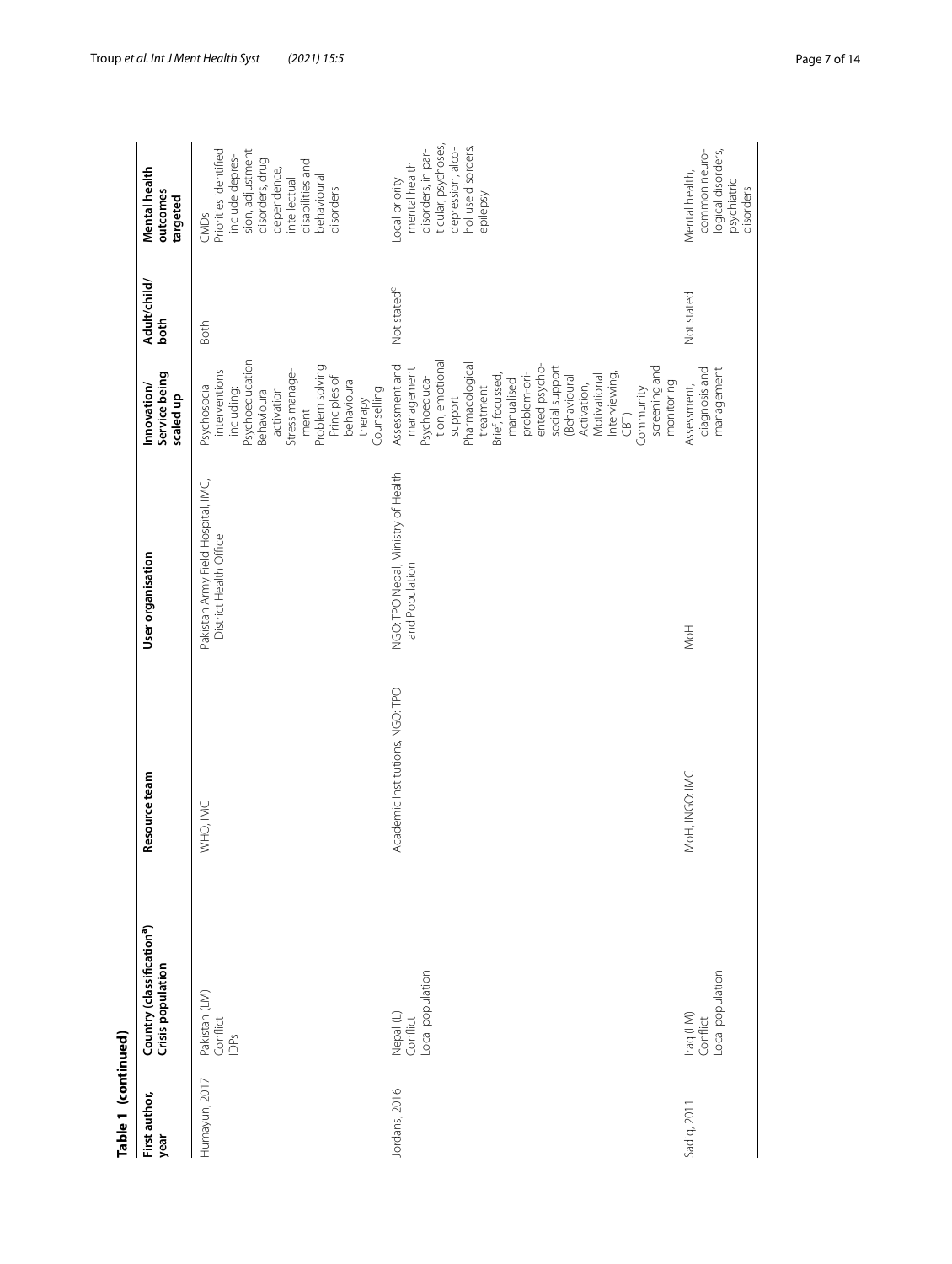| Sierra Leone (L)<br>Conflict<br>Shackman, 2013                                   | Resource team | User organisation                                             | Service being<br>Innovation/<br>scaled up                                                                                              | Adult/child/<br>both | Mental health<br>outcomes<br>targeted                                                                                                                 |
|----------------------------------------------------------------------------------|---------------|---------------------------------------------------------------|----------------------------------------------------------------------------------------------------------------------------------------|----------------------|-------------------------------------------------------------------------------------------------------------------------------------------------------|
| Local population                                                                 | INGO: CAFOD   | Five local NGOs, University of Makeni                         | -ivelihood sup-<br>Family Support<br>Awareness and<br>sensitisation<br>community<br>Intervention'<br>Counselling<br>Medication<br>port | Not stated           | General mental<br>health                                                                                                                              |
| Local population and IDPs<br>Sri Lanka (LM)<br>Conflict<br>Siriwardhana,<br>2016 | WHO, NIMH     | MoH, Provincial health authorities and<br>medical association | Identification and<br>treatment                                                                                                        | Not stated           | cally unexplained<br>symptoms,<br>alcohol/drug use<br>disorders, medi-<br>CMDs: focus on<br>disorders and<br>stress related<br>depression,<br>suicide |

b University Faculty of Nursing

<sup>c</sup> Mention of effects of extreme stressors on children and adolescents'in PHC training topics (not community training) ° Classification according to the World Bank at the time of the study<br><sup>b</sup> University Faculty of Nursing<br><sup>c</sup> Mention of effects of extreme stressors on children and adolescents'in PHC training topics (not community training

<sup>d</sup> Lebanese Institute for Development Research Advocacy and Applied Care (IDRAAC)

<sup>e</sup> Some services users below age 18, but child and adolescent services not mentioned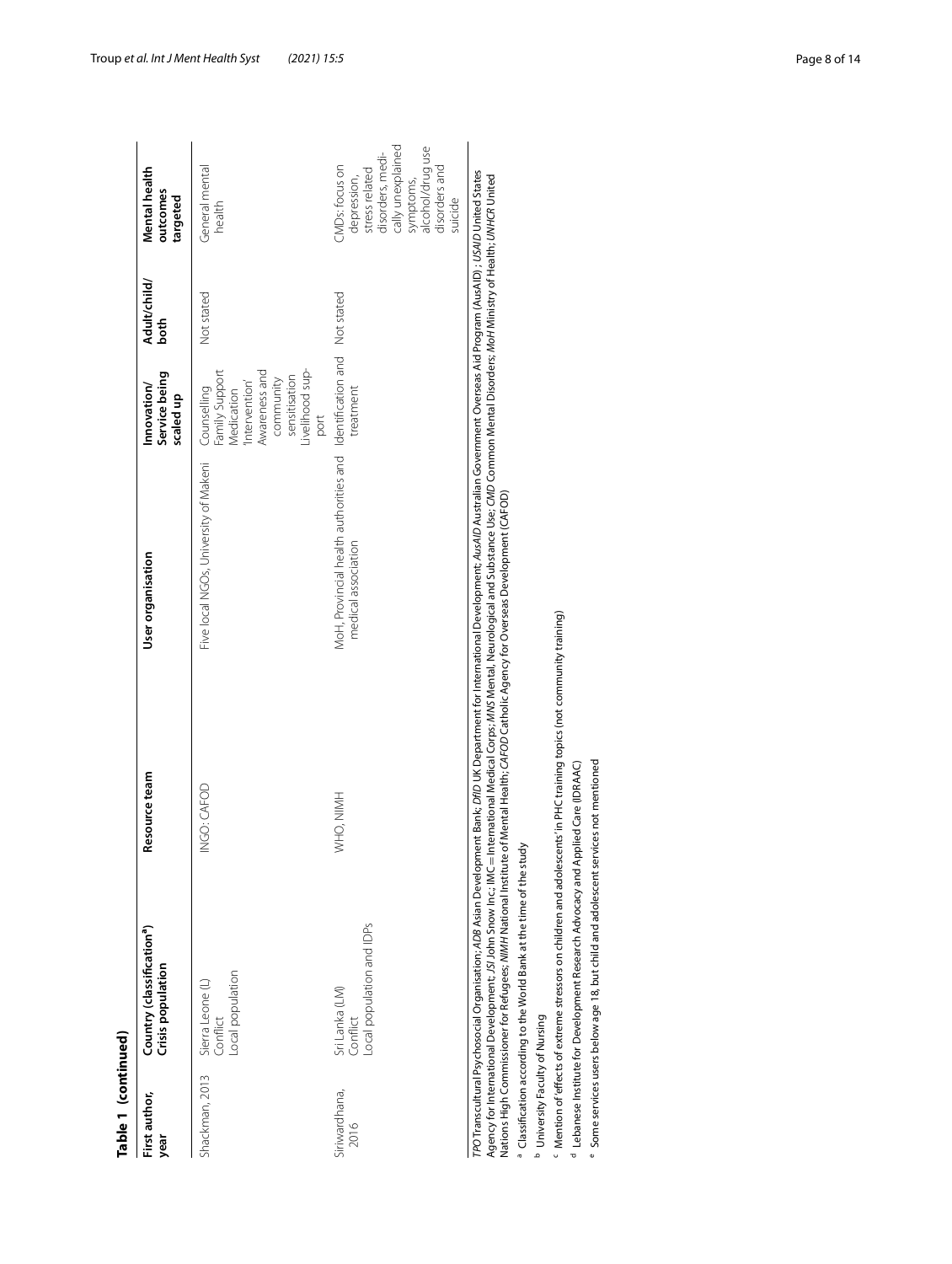barriers to scale up included an inadequate amount of oversight and support for trained service providers [\[40](#page-13-2)]. The availability of ongoing technical assistance, particularly for the maintenance phase of the programme was reported as a facilitator for the resource team [\[29](#page-12-33)]. Another facilitator was clear strategic goals and additional oversight [[40](#page-13-2)].

#### *User organisations*

Eleven studies reported a total of 22 user organisation barriers, including lack of skilled personnel [[29,](#page-12-33) [40](#page-13-2)], high staff turnover  $[28, 29, 35, 41]$  $[28, 29, 35, 41]$  $[28, 29, 35, 41]$  $[28, 29, 35, 41]$  $[28, 29, 35, 41]$  $[28, 29, 35, 41]$  $[28, 29, 35, 41]$ , lack of staff motivation  $[32, 12]$  $[32, 12]$ [37,](#page-12-32) [41\]](#page-13-0), challenges for personnel to change practice [\[33](#page-12-25), [36,](#page-12-28) [37\]](#page-12-32), and competing priorities [\[28,](#page-12-24) [31\]](#page-12-26). Facilitators included having trained staff at managerial levels [\[33](#page-12-25)], experienced staff and organisations in the field [[37,](#page-12-32) [38](#page-12-29)], and good coordination between staff groups [[37,](#page-12-32) [40](#page-13-2)].

#### *Environment: policy/politics and bureaucracy*

One hundred and nine barriers to scaling up MHPSS were reported within the policy environment. Primary policy factors included lack of mental health policy promoting integration [\[31](#page-12-26), [41](#page-13-0)], lack of policy implementation [[31,](#page-12-26) [41](#page-13-0)], lack of political will to prioritise mental health [\[29](#page-12-33), [31,](#page-12-26) [37,](#page-12-32) [40\]](#page-13-2), and the distribution of fnancial resources as disproportionate to need [[28](#page-12-24), [37](#page-12-32)]. Specifc mention of the humanitarian context was made with regards to the challenge for policy makers operating in situations of continued confict [[39](#page-13-3)] and additional security issues during election periods post-confict [\[41](#page-13-0)]. Facilitators included advocacy at policy level [\[29](#page-12-33), [37](#page-12-32)], programmes that are in line with policy [[39](#page-13-3), [41](#page-13-0)], and the adoption of policies specifcally including integration and decentralisation of services [[31](#page-12-26), [38,](#page-12-29) [40](#page-13-2)].

Lack of awareness on MHPSS [[29\]](#page-12-33), consensus on scaling up [[30\]](#page-12-30), cooperation [\[32\]](#page-12-31) and involvement [[33,](#page-12-25) [35](#page-12-27), [40](#page-13-2)] of policy makers and government officials in expansion of services were suggested to impede scale up. Discussions with resistant officials, appointment of mental health representatives within government, and their participation in programmes were reported to facilitate scale up. Specifc characteristics of policy makers such as high motivation to improve services [\[33](#page-12-25)] and being a mental health professional themselves [[39\]](#page-13-3) also facilitated scale-up.

#### *Environment: health sector*

The health sector was the element in the Framework with the most reported barriers to scaling up MHPSS (55) and was reported by most studies  $(13/14)$ . The large geographical catchment areas of health services resulting in challenges for staff to travel to communities and individuals to reach services [\[28](#page-12-24), [29](#page-12-33), [37](#page-12-32)], the lack of clinics and facilities [[38,](#page-12-29) [40\]](#page-13-2), medication shortage and centralisation [[28–](#page-12-24)[30,](#page-12-30) [38,](#page-12-29) [40\]](#page-13-2), the lack of communication between levels within the health system [[29,](#page-12-33) [36\]](#page-12-28), the dearth of community and mental health services [\[31](#page-12-26), [37](#page-12-32)], and the lack of resources within primary health care were reported barriers [\[37](#page-12-32), [40\]](#page-13-2). Barriers regarding health professionals included the lack of human resources for mental health [[30,](#page-12-30) [34](#page-12-34), [36,](#page-12-28) [41](#page-13-0)], time constraints and workloads [\[30,](#page-12-30) [33](#page-12-25), [37,](#page-12-32) [38](#page-12-29), [41](#page-13-0)], and lack of existing mental health knowledge [[30,](#page-12-30) [35](#page-12-27), [37](#page-12-32), [40,](#page-13-2) [41\]](#page-13-0). Additional barriers included roads being washed away contributing to remote locations becoming further isolated, and oversaturation of NGOs immediately following crisis. Facilitators included preexisting administrative and supervisory capabilities [[31](#page-12-26), [34\]](#page-12-34), and additional support including stricter two-way referral systems to support the care continuum [[29](#page-12-33)].

#### *Environment: socioeconomic/cultural and people's needs and rights*

Ethnic, linguistic, and religious factors were reported to further isolate certain groups within afected populations and impede MHPSS service provision [[29,](#page-12-33) [35,](#page-12-27) [37](#page-12-32)]. Demand side barriers included stigma around mental health [\[29](#page-12-33), [34](#page-12-34), [38,](#page-12-29) [41\]](#page-13-0), reluctance to discuss emotional difficulties  $[29]$  $[29]$ , and a lack of family and social support [[28,](#page-12-24) [37](#page-12-32)]. Factors facilitating scale up included integrated community and village workers [[28,](#page-12-24) [29](#page-12-33)], sensitivity to local explanatory models [\[29\]](#page-12-33), community participation [[33\]](#page-12-25), and respecting patient confidentiality [\[30,](#page-12-30) [31](#page-12-26)].

#### *Scale up strategies: dissemination and organisational choices*

Factors related to dissemination were most frequently reported amongst the four scale up strategies. Dissemination was impeded by a lack of refresher training or follow up [[28,](#page-12-24) [36,](#page-12-28) [37,](#page-12-32) [40\]](#page-13-2), inadequate selection criteria of the trainees [[35,](#page-12-27) [40\]](#page-13-2), and westernised or overly complex curricula with a lack of culturally relevant content and materials [\[37](#page-12-32), [40](#page-13-2), [41\]](#page-13-0). Conversely, factors facilitating dissemination included strategically selected trainees who were highly motivated, experienced and integrated into the community [\[30](#page-12-30), [34](#page-12-34)], training that was culturally and operationally adapted to the context [\[30,](#page-12-30) [31](#page-12-26), [37,](#page-12-32) [40,](#page-13-2) [41](#page-13-0)], guideline-based [[30,](#page-12-30) [31\]](#page-12-26), and followed up with refresher training and supervision [\[28](#page-12-24), [30,](#page-12-30) [34](#page-12-34), [35,](#page-12-27) [41](#page-13-0)]. Other recommended dissemination strategies include proactive community detection, manualising protocols to facilitate treatment termination, and delegating responsibilities within staff groups to avoid overburdening trainees [\[38](#page-12-29)]. Services that were integrated [[32\]](#page-12-31) into the existing health care system [\[34,](#page-12-34) [39\]](#page-13-3) and addressed multiple levels of the care continuum [\[29\]](#page-12-33) were considered facilitating organisational choices.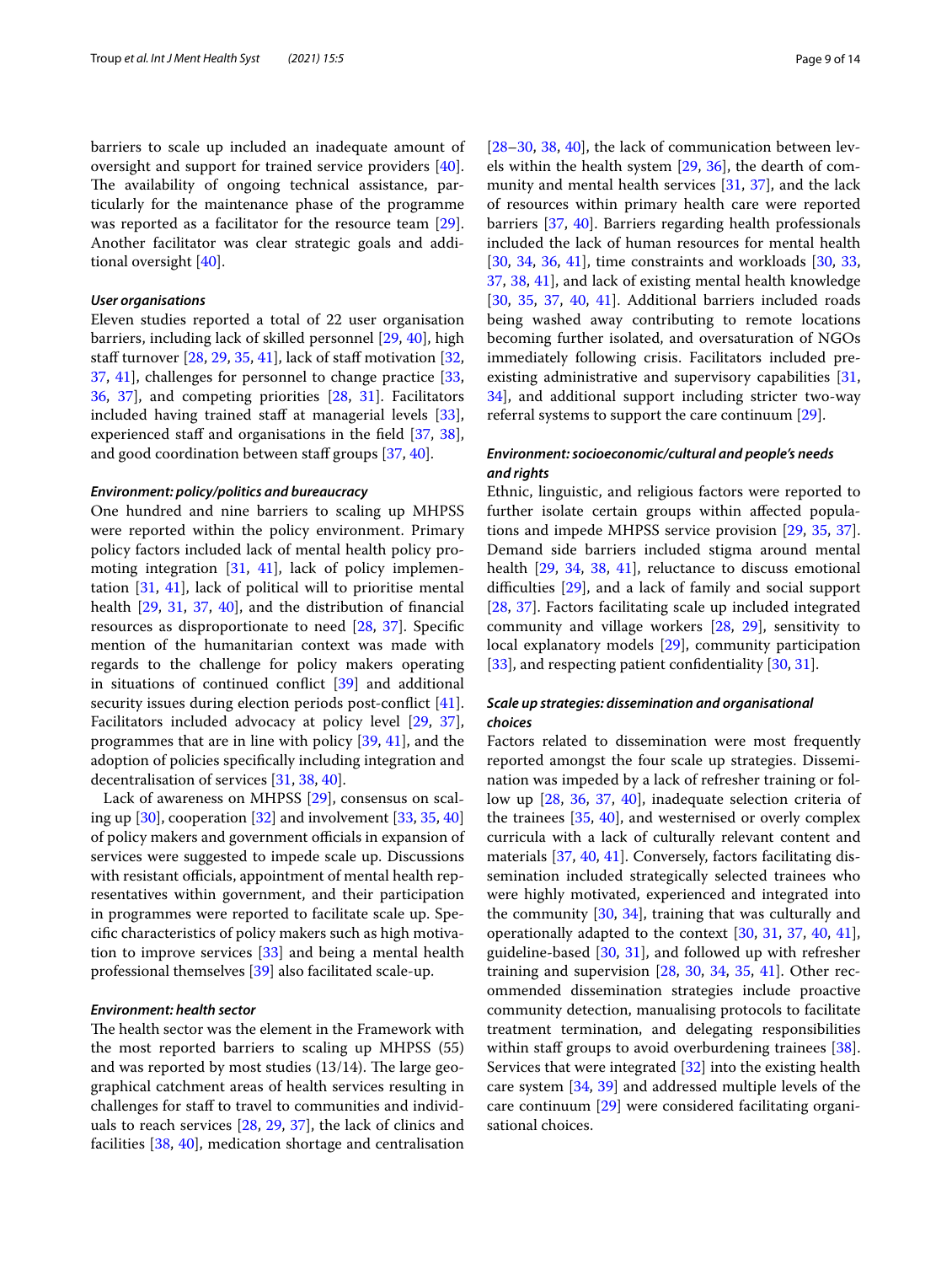

#### <span id="page-9-0"></span>**Table 2 Summary of scale up types, evaluation methods and outcomes of included studies**

<sup>a</sup> Lighter Grey = quidelines used for staff training were referenced in the article but the clinical effectiveness of the innovation being scaled up was not, Darker Grey=evidence of clinical efectiveness of innovation was referenced in article

**b** Outcome Categories were determined according to the different levels of outcomes reported across eligible studies, to provide a summary—see Additional file [1](#page-11-0) for further study-specifc details

#### *Scale up strategies: cost/resource mobilisation and monitoring and evaluation*

Barriers relating to monitoring and evaluation included inconsistencies between activities and reports [[28](#page-12-24), [29](#page-12-33), [38\]](#page-12-29), poorly adapted data collection forms [\[33,](#page-12-25) [35\]](#page-12-27), lack of pre-existing routine data and health information systems [\[36,](#page-12-28) [37\]](#page-12-32) and paper-based systems [\[40](#page-13-2)]. Facilitators comprised realistic and workable documentation systems including methods for duplication and back-up [\[40](#page-13-2)], and a tiered, comprehensive information system particularly for staff performance monitoring [[34\]](#page-12-34). Further details are available in Additional fle [1](#page-11-0): Appendix S4.

#### **Quality of the evidence**

Six out of fourteen included studies reported "good quality" quantitative, qualitative or mixed methods research  $[29, 36-38, 40, 41]$  $[29, 36-38, 40, 41]$  $[29, 36-38, 40, 41]$  $[29, 36-38, 40, 41]$  $[29, 36-38, 40, 41]$  $[29, 36-38, 40, 41]$  $[29, 36-38, 40, 41]$  $[29, 36-38, 40, 41]$  $[29, 36-38, 40, 41]$ , however a significant proportion of ratings overall were "cannot tell" (eight studies in total). Qualitative designs often failed to demonstrate that interpretations were substantiated by data and omitted critical data collection or analysis information, making the coherence of methods throughout the study difficult to ascertain. Recurrent concerns among quantitative designs were rooted in a lack of information, particularly on complete outcome data, risk of nonresponse bias, and whether the exposure/intervention/training was delivered as intended. Further details are available in Additional fle [1](#page-11-0): Appendix S5.

#### **Discussion**

The evidence base around MHPSS interventions for populations afected by humanitarian crises has grown in recent years  $[15, 43]$  $[15, 43]$  $[15, 43]$  $[15, 43]$ . However, the treatment gap remains high among confict-afected populations [\[4](#page-12-14)], and research to support expanding MHPSS coverage has been slow [\[44](#page-13-5)]. Our review of the peer-reviewed literature suggests that a limited number of MHPSS interventions have been taken to scale. While our database search initially returned over 4000 articles, only 14 studies met our inclusion criteria. These criteria were already quite broad, including all kinds of MHPSS interventions and humanitarian contexts (disasters and confict-afected, as well as immediate and more protracted situations), which highlights the dearth of evidence on scaling up MHPSS in humanitarian contexts. The popularity of the term 'scaling up' (and its related versions) in the published literature may explain why our initial search returned such a large number of articles.

The majority of studies within our review intended to scale up mental health interventions within PHC or community care, which is in line with current recommendations [\[18\]](#page-12-15). A similar approach has been taken for mental health interventions in stable LMICs [\[18](#page-12-15)], but research has also demonstrated that integration is less successful if the existing health system itself is not well resourced [[45\]](#page-13-6), which is commonly the case in LMICs and confict-afected situations. One efect of the limited health resources has been for governments to charge health care user fees to refugees which they can clearly rarely aford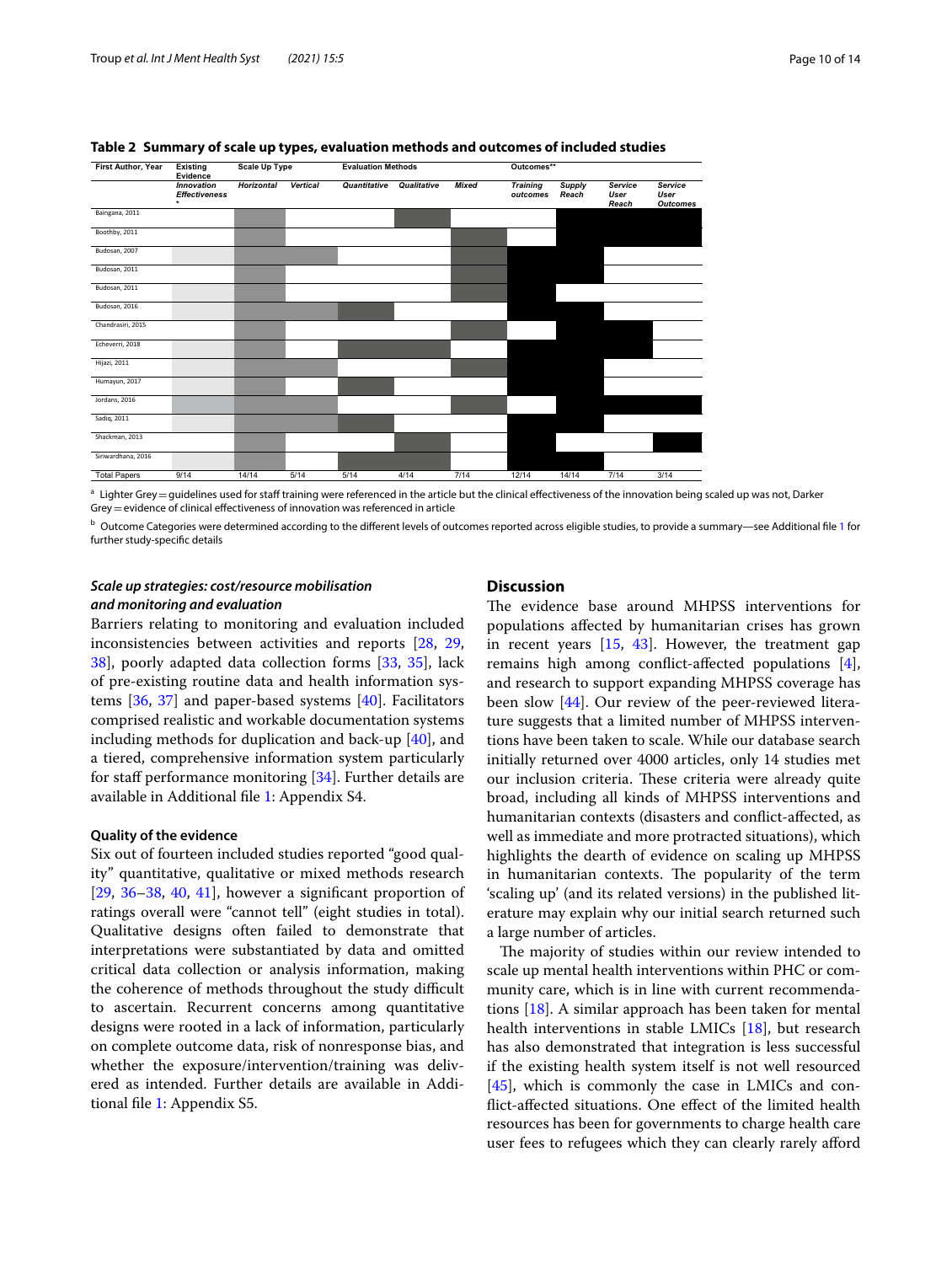|                           | nnovation    |                |                | Resource team | User                  | Organisation | Environment | olitics        |                | ureaucracy<br>m |                | ealth Sector            |                | Socioeconomic<br>/ Cultural |                | Population<br>Needs and<br>Rights |                | <b>Up Strategies</b> | Dissemination  |                | <b>porganisational</b><br>Choices |                | <b>pCost and</b><br>Resources<br>Mobilisation |              | M&E          |                |
|---------------------------|--------------|----------------|----------------|---------------|-----------------------|--------------|-------------|----------------|----------------|-----------------|----------------|-------------------------|----------------|-----------------------------|----------------|-----------------------------------|----------------|----------------------|----------------|----------------|-----------------------------------|----------------|-----------------------------------------------|--------------|--------------|----------------|
| <b>First Author, Year</b> | в            | F              | в              | F             | B                     | F            |             | в              | Е              | B               | Е              | в                       | F              | в                           |                | B                                 | F              | ₾<br>Scal            | в              |                |                                   |                | в                                             |              | в            |                |
| Baingana, 2011            |              |                |                | 1             | $\overline{2}$        |              |             | $\mathbf{1}$   |                |                 |                | $\overline{2}$          |                | $\mathbf{1}$                |                |                                   |                |                      | 3              | $\overline{2}$ |                                   |                |                                               | $\mathbf{1}$ | 2            |                |
| Boothby, 2011             |              |                |                |               | $\overline{2}$        | $\mathbf{1}$ |             | $\mathbf{1}$   |                |                 | $\overline{4}$ | 6                       | $\overline{4}$ | 5                           | $\overline{2}$ |                                   |                |                      |                |                |                                   | 3              |                                               | 3            | $\mathbf{1}$ |                |
| Budosan, 2007             |              |                |                |               |                       |              |             |                |                | $\mathbf{1}$    | $\mathbf{1}$   | $\overline{\mathbf{A}}$ | $\mathbf{1}$   | $\overline{2}$              | $\mathbf 1$    |                                   | $\mathbf{1}$   |                      |                | 6              |                                   |                |                                               |              |              |                |
| Budosan, 2011             |              |                |                |               | 3                     | $\mathbf{1}$ |             | 3              | $\overline{2}$ |                 |                | $\overline{2}$          | $\mathbf{1}$   |                             |                |                                   | $\mathbf{1}$   |                      |                | 5              |                                   |                |                                               | $\mathbf{1}$ | $\mathbf{1}$ |                |
| Budosan, 2011             |              |                |                |               | $\mathbf{1}$          |              |             | $\overline{2}$ |                | $\overline{2}$  | $\mathbf{1}$   |                         |                |                             | $\mathbf{1}$   |                                   |                |                      |                |                |                                   | $\mathbf{1}$   |                                               |              |              | 1              |
| Budosan, 2016             |              |                |                |               | $\mathbf{1}$          | $\mathbf{1}$ |             |                |                |                 | $\mathbf{1}$   | 1                       |                |                             |                |                                   |                |                      |                | $\overline{2}$ |                                   |                |                                               |              | $\mathbf{1}$ |                |
| Chandrasiri, 2015         |              |                |                |               |                       |              |             |                |                |                 |                | 2                       | $\mathbf{1}$   |                             |                | $\mathbf{3}$                      |                |                      |                | $\overline{2}$ |                                   | 3              |                                               |              |              | $\overline{2}$ |
| Echeverri, 2018           |              |                |                |               | $\mathbf{1}$          |              |             |                |                | $\mathbf{1}$    | -1             | 2                       |                | $\overline{2}$              |                |                                   |                |                      |                | $\overline{7}$ | $\mathbf{1}$                      | $\overline{1}$ |                                               |              | $\mathbf{1}$ |                |
| Hijazi, 2011              |              |                |                |               | $\mathbf{1}$          |              |             |                |                |                 |                | 3                       |                |                             |                |                                   |                |                      | $\overline{1}$ | $\overline{7}$ |                                   |                |                                               |              | 3            | $\overline{2}$ |
| Humayun, 2017             |              | $\overline{2}$ |                |               | $\overline{4}$        | 3            |             | 3              | 2              |                 | $\mathbf{1}$   | 12                      | $\overline{7}$ | $5\overline{5}$             |                |                                   |                |                      | 3              | 4              | и                                 | $\mathbf{1}$   |                                               |              | 3            |                |
| Jordans, 2016             |              |                |                |               | $\mathbf{1}$          | 2            |             |                | 2              |                 |                | 6                       | $\mathbf{1}$   | $\overline{2}$              |                | $\mathbf{1}$                      |                |                      |                | $\overline{4}$ |                                   |                |                                               |              | $\mathbf{1}$ |                |
| Sadiq, 2011               |              |                |                |               |                       |              |             | 1              | 2              |                 | $\mathbf{1}$   | $\mathbf{1}$            |                |                             |                |                                   |                |                      |                |                |                                   | $\mathbf{1}$   |                                               |              |              |                |
| Shackman, 2013            |              |                | $\mathbf{1}$   | 2             | $\boldsymbol{\Delta}$ | 2            |             | $\overline{2}$ | $\overline{2}$ |                 |                | $\overline{7}$          |                | $\overline{2}$              |                | 5                                 |                |                      | 6              | 4              | 1                                 |                |                                               |              | 3            | $\overline{2}$ |
| Siriwardhana, 2016        |              |                |                |               | $\overline{2}$        |              |             | 3              | 3              | 1               | $\mathbf{1}$   | $\overline{7}$          |                | 2                           |                | $\mathbf{1}$                      |                |                      | $\overline{2}$ | 6              |                                   | $\mathbf{1}$   |                                               |              |              | $\mathbf{1}$   |
| <b>Total Factors</b>      |              | 3              | $\overline{2}$ | 3             | 22                    | 10           |             | 16             | 14             | 6               | 11             | 55                      | 15             | 22                          | 5              | 10                                | $\overline{2}$ |                      | 18             | 49             | $\overline{4}$                    | 11             |                                               | 5            | 16           | 8              |
| Total Studies (/14)       | $\mathbf{1}$ | $\overline{2}$ | $\overline{2}$ | 2             | 11                    | 6            |             | 8              | $\overline{7}$ | 5               | 8              | 13                      | 6              | 9                           | 4              | $\overline{4}$                    | $\overline{2}$ |                      | 8              | 11             | $\overline{4}$                    | $\overline{7}$ |                                               | 3            | 9            | 5              |

<span id="page-10-0"></span>**Table 3 Distribution of barriers and facilitators across the WHO's expandnet framework elements for included studies**

 $B=$ Barrier (dark grey shading). F=Facilitator (light grey shading). Number in cell = number of barriers or facilitators reported by study within Framework element

given the acute poverty and lack of employment opportunities commonly experienced by refugees.

Following defnitions of scale up types by WHO/ ExpandNet [[19\]](#page-12-16), scaling up amongst included studies was predominantly horizontal as their focus was on the expansion of the innovation; however, programme activities promoting some level of integration into existing systems could be perceived as working towards vertical scaling up (e.g. identifying and training existing and new MHPSS staf, establishing referral and supervision mechanisms). Horizontal and vertical scaling up could be viewed as being on a continuum; with the increase of both required to achieve a sustainable scale up [[20](#page-12-17)]. A sustainable scale up requires support by authorities, including local and national government, for ensuring that the mental health intervention is institutionalised across the country through legal and policy mechanisms allowing long-term funding and supporting the expansion of the intervention through guidelines and strategic policy documents  $[20]$  $[20]$ . There are positive examples of host government support for incorporating refugees into national MHPSS strategies  $[46]$  $[46]$ . However, the role of government is clearly extremely challenging in contexts where the government is unresponsive to refugee health care needs, is a belligerent in the confict or has lost the trust of its citizens, which fuels the need for the development of separate humanitarian services.

MHPSS interventions reported in studies included in our review involved detection, assessment, treatment and management of mental health needs delivered by a

range of village, community, primary health care and specialist staf. Evaluation methods for scale up varied and included outcomes for specifc scale up activities (e.g. training efectiveness), service supply (e.g. numbers of staff trained), population reach (e.g. service users seen) and population outcomes (e.g. change in prevalence).

The high frequency and proportion of papers in our review reporting health sector barriers (e.g. lack of facilities and general mental health services, absence of human resources for mental health, and high workloads of staf) refect the existing evidence that health system barriers signifcantly impede scale up if not addressed [[47\]](#page-13-8). Since user organisations are commonly part of the health system, reported barriers on this element (e.g. lack of skilled staff and motivation, high staff turnover, challenges for staf to change practice) are closely linked to those in the health sector. Health system related barriers imply that mental health interventions in humanitarian crises need to be developed by taking these context-specifc characteristics and fragilities of the systems into account to maximise scalability of the intervention. This can be ensured early on in the research process through adapting the intervention to the delivery systems and the populations it will serve [\[48](#page-13-9)]. Our review also identifed a number of socio-economic and cultural factors compounded by crises that can further prevent people from accessing MHPSS services (e.g. demand side barriers including stigma and discrimination). Strategies for reducing demand-side barriers were designed in most but not all studies, and these need to be addressed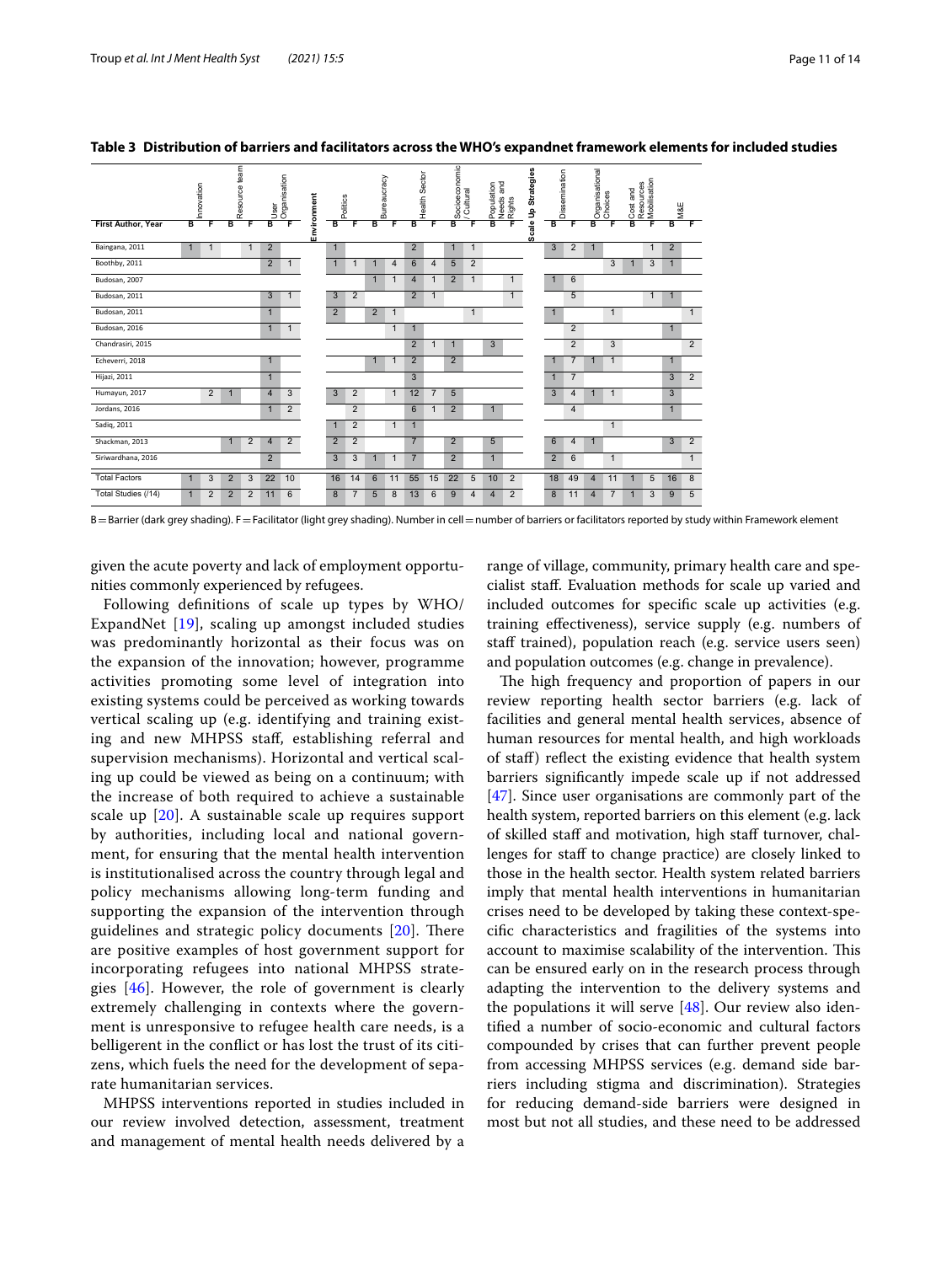if scaling up mental health interventions is to be done efectively.

Barriers and facilitators related to scale up mental health interventions to populations afected by humanitarian crises partially refect those mentioned by other disease programmes in stable LMIC settings. For example, similarities of scale up barriers between priority health areas, such as maternal health, child health, tuberculosis, malaria and HIV/AIDS [[49\]](#page-13-10), and between communicable and non-communicable diseases have been highlighted  $[21, 22]$  $[21, 22]$  $[21, 22]$  $[21, 22]$ . These include demand-side barriers, lack of human resources, inequitable availability of mental health services, referrals and linkages, and community involvement [[21](#page-12-18), [23,](#page-12-20) [50\]](#page-13-11). From these similarities, recommendations have been made to apply lessons learned to non-communicable diseases, including the use of multi-disciplinary teams, family-focussed care, engagement of stakeholders and civil society, tasksharing, community-based and home-based care, health systems strengthening and monitoring, evaluation and programme design [[21\]](#page-12-18). Whilst some of these recommendations are refected in the papers within this review, in particular community-based care and task-shifting, others are less represented and these may be more specifc to humanitarian crises. For example, our fndings show that existing evidence on the efectiveness of mental health interventions can promote political will to scale up, however, this was reported by a number of included studies as barrier rather than facilitator. This shows that better dissemination of fndings on the intervention, and advocacy to policy makers about evidence-based mental health interventions are essential pillars of scale up. Other barriers specifc to humanitarian contexts included oversaturation of user organisations (i.e. NGOs) immediately following crises including lack of coordination and implementation of short-term programmes by these organisations using inconsistent staf trainings with little engagement of national governments.

The strategy of dissemination reported the most facilitators (e.g. training and booster sessions for staff provided) of scale up strategies referred to in the articles included in this review, followed by health sector and policy factors supporting a sustainable scale up through embedding the innovation in legal and policy frameworks. Monitoring and evaluation mechanisms were also commonly reported; however, methods for measuring coverage were varied and difficult to compare. Possible explanations for this variation are the wide variety of MHPSS interventions which were reported across studies and limited consensus on outcome measures for scaling up strategies or supporting guidelines.

#### **Limitations**

We searched four bibliographic databases and included articles which were published in English only. Grey literature was not included. It was sometimes challenging to demarcate activities of scaling up from implementation research efforts as the language used to describe them commonly overlaps. Eforts were made to be inclusive during the search strategy by including a range of related search terms for scaling up. We note that using the WHO/ExpandNet Framework [\[20](#page-12-17)] to synthesise results rather than taking a bottom-up approach may have lost some of the complexity of results. However, the Framework provides a widely used and comparable model within which to categorise factors.

#### **Conclusion**

We found limited evidence in the peer-reviewed literature that MHPSS interventions for populations afected by humanitarian crises have been scaled up, and the quality of studies was limited. The WHO Expandet framework for scaling up was useful as overall theoretical framework which guided the synthesis of our fndings. Our results showed that scaling up efforts were largely horizontal which challenges long-term sustainability of new programmes. Increased efforts should be made to integrate MHPSS interventions into existing delivery systems, following principles of vertical scaling up. Further research of a more rigorous quality is required, reporting in more detail on humanitarian context specifc facilitators and barriers to scaling-up.

#### **Supplementary Information**

The online version contains supplementary material available at [https://doi.](https://doi.org/10.1186/s13033-020-00431-1) [org/10.1186/s13033-020-00431-1](https://doi.org/10.1186/s13033-020-00431-1).

<span id="page-11-0"></span>**Additional fle 1: Appendix S1.** PRISMA Checklist. **Appendix S2.** Full Search Strategy for MedLine. **Appendix S3.** Scale Up Types and Activities, Evaluation Methods and Outcomes. **Appendix S4.** Full Table of Reported Barriers and Facilitators. **Appendix S5.** Quality Appraisal of Included Studies using the Mixed Methods Quality Appraisal Tool (MMAT)

#### **Abbreviations**

IDPs: Internally displaced persons; LMIC: Low- and middle-income country; MHPSS: Mental Health and Psychosocial Support; WHO: World Health Organization.

#### **Acknowledgements**

Not applicable.

#### **Authors' contributions**

JT conducted the literature search, extracted the data and wrote the frst draft of the article. DF, AW, and ES critically revised the manuscript. BR conceived the paper and critically revised the manuscript. All authors read and approved the fnal manuscript.

#### **Funding**

Not applicable.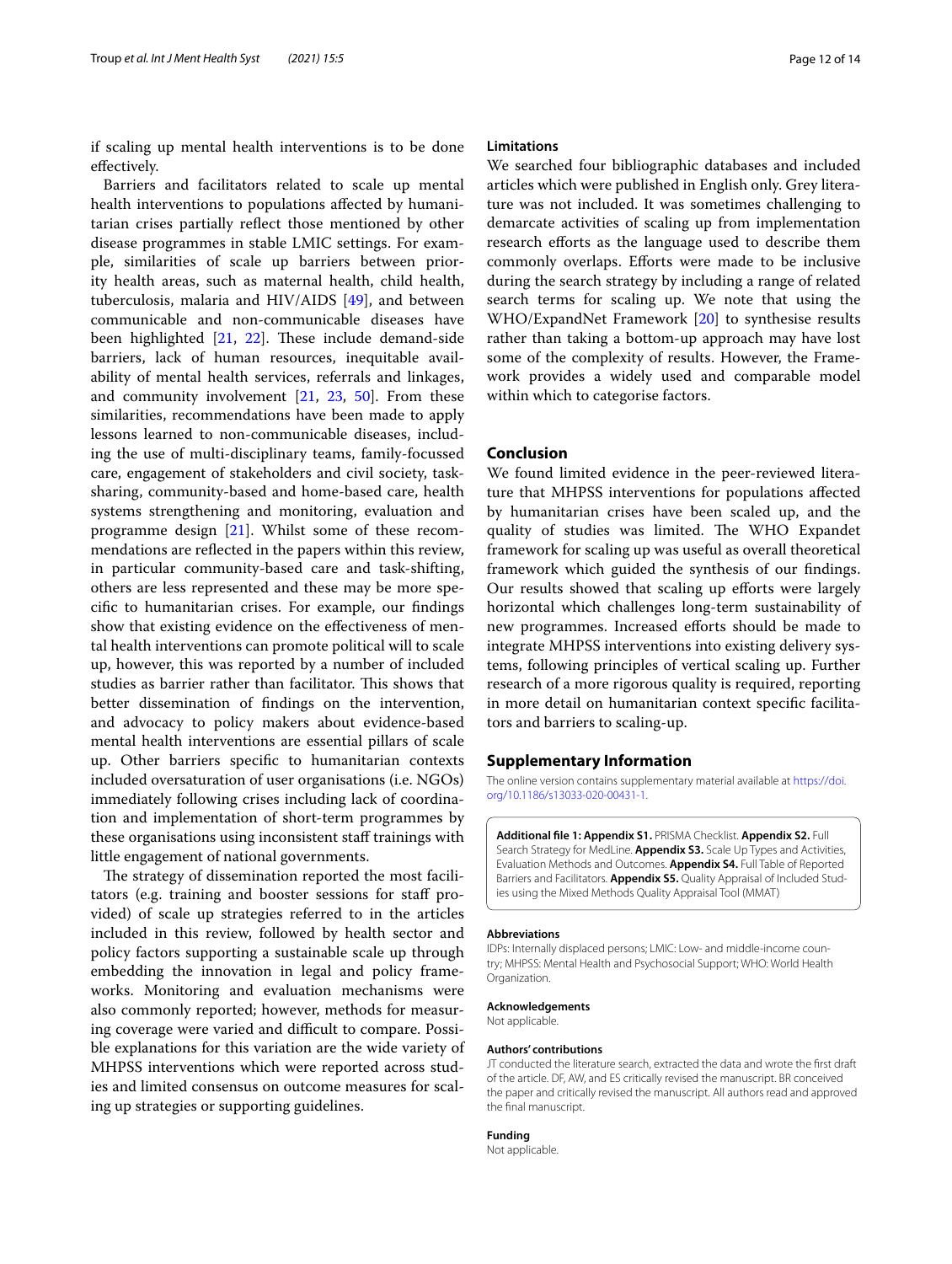#### **Availability of data and materials**

The data and materials used for the current study are available from the corresponding author on reasonable request.

#### **Ethics approval and consent to participate**

Not applicable.

#### **Consent for publication**

Not applicable.

#### **Competing interests**

The authors declare that they have no competing interests.

#### **Author details**

<sup>1</sup> Faculty of Public Health and Policy, Department of Health Services Research and Policy, London School of Hygiene and Tropical Medicine, 15-17 Tavistock Place, London, UK.<sup>2</sup> KIT Health, KIT Royal Tropical Institute, Mauritskade 64, Amsterdam, The Netherlands.

# Received: 7 August 2020 Accepted: 21 December 2020

#### **References**

- <span id="page-12-0"></span>1. CRED. People affected by conflict—humanitarian needs in numbers. Brussles: Centre for Research on the Epidemiology of Disasters; 2013.
- <span id="page-12-1"></span>2. United Nations High Commissioner for Refugees. Global trends: forced displacement 2018. Geneva: UNHCR; 2019.
- <span id="page-12-2"></span>3. Chikovani I, Makhashvili N, Gotsadze G, Patel V, McKee M, Uchaneishvili M, et al. Health service utilization for mental, behavioural and emotional problems among confict-afected population in Georgia: a cross-sectional study. PLoS ONE. 2015;10(4):e0122673-e.
- <span id="page-12-14"></span>4. Fuhr DC, Acarturk C, McGrath M, Ilkkursun Z, Sondorp E, Sijbrandij M, et al. Treatment gap and mental health service use among Syrian refugees in Sultanbeyli, Istanbul: a cross-sectional survey. Epidemiol Psychiatr Sci. 2019;29:e70.
- <span id="page-12-3"></span>5. Roberts B, Makhashvili N, Javakhishvili J, Karachevskyy A, Kharchenko N, Shpiker M, et al. Mental health care utilisation among internally displaced persons in Ukraine: results from a nation-wide survey. Epidemiol Psychiatr Sci. 2019;28(1):100–11.
- <span id="page-12-4"></span>6. Charlson F, van Ommeren M, Flaxman A, Cornett J, Whiteford H, Saxena S. New WHO prevalence estimates of mental disorders in confict settings: a systematic review and meta-analysis. Lancet. 2019;394(10194):240–8.
- <span id="page-12-5"></span>7. Porter M, Haslam N. Predisplacement and postdisplacement factors associated with mental health of refugees and internally displaced persons: a meta-analysis. JAMA. 2005;294(5):602–12.
- <span id="page-12-6"></span>8. Silove D, Ventevogel P, Rees S. The contemporary refugee crisis: an overview of mental health challenges. World Psychiatry. 2017;16(2):130–9.
- <span id="page-12-7"></span>9. Organization WH. Building Back Better: sustainable mental health care after emergencies. Geneva: WHO; 2013.
- <span id="page-12-8"></span>10. Orach CG, De Brouwere V. Integrating refugee and host health services in West Nile districts. Uganda Health Policy Plan. 2006;21(1):53–64.
- <span id="page-12-9"></span>11. Satinsky E, Fuhr DC, Woodward A, Sondorp E, Roberts B. Mental health care utilisation and access among refugees and asylum seekers in Europe: a systematic review. Health Policy (Amsterdam, Netherlands). 2019;123(9):851–63.
- <span id="page-12-10"></span>12. Hendrickx M, Woodward A, Fuhr DC, Sondorp E, Roberts B. The burden of mental disorders and access to mental health and psychosocial support services in Syria and among Syrian refugees in neighboring countries: a systematic review. J Public Health (Oxford, England). 2019;42:e299–310.
- <span id="page-12-11"></span>13. Turrini G, Purgato M, Acarturk C, Anttila M, Au T, Ballette F, et al. Efficacy and acceptability of psychosocial interventions in asylum seekers and refugees: systematic review and meta-analysis. Epidemiol Psychiatr Sci. 2019;28(4):376–88.
- 14. Bangpan M, Felix L, Dickson K. Mental health and psychosocial support programmes for adults in humanitarian emergencies: a systematic review and meta-analysis in low and middle-income countries. BMJ Glob Health. 2019;4(5):e001484.
- <span id="page-12-35"></span>15. Purgato M, Gastaldon C, Papola D, van Ommeren M, Barbui C, Tol WA. Psychological therapies for the treatment of mental disorders in low- and

middle-income countries afected by humanitarian crises. Cochrane Database Syst Rev. 2018;11(7):CD011849.

- <span id="page-12-12"></span>16. Sijbrandij M, Acarturk C, Bird M, Bryant RA, Burchert S, Carswell K, et al. Strengthening mental health care systems for Syrian refugees in Europe and the Middle East: integrating scalable psychological interventions in eight countries. Eur J Psychotraumatol. 2017;8(sup2):1388102.
- <span id="page-12-13"></span>17. Inter-Agency Standing Committee. IASC guidelines on mental health and psychosocial support in emergency settings. Geneva: IASC; 2007.
- <span id="page-12-15"></span>18. Patel V, Saxena S, Lund C, Thornicroft G, Baingana F, Bolton P, et al. The Lancet Commission on global mental health and sustainable development. Lancet. 2018;392(10157):1553–98.
- <span id="page-12-16"></span>19. World Health Organization. Practical guidance for scaling up health service innovations. Geneva: World Health Organization; 2009.
- <span id="page-12-17"></span>20. Simmons R, Shifman J. Scaling up health service innovations: a framework for action Scaling up health service delivery: from pilot innovations to policies and programmes. Geneva: World Health Organisation; 2007. p.  $1 - 30$
- <span id="page-12-18"></span>21. Rabkin M, El-Sadr WM. Why reinvent the wheel? Leveraging the lessons of HIV scale-up to confront non-communicable diseases. Glob Public Health. 2011;6(3):247–56.
- <span id="page-12-19"></span>22. Rabkin M, Nishtar S. Scaling up chronic care systems: leveraging hiv programs to support noncommunicable disease services. JAIDS J Acquir Immune Defciency Syndr. 2011;57:S87–90.
- <span id="page-12-20"></span>23. Chibanda D. Programmes that bring mental health services to primary care populations in the international setting. Int Rev Psychiatry. 2018;30(6):170–81.
- 24. Eaton J, McCay L, Semrau M, Chatterjee S, Baingana F, Araya R, et al. Scale up of services for mental health in low-income and middle-income countries. Lancet. 2011;378(9802):1592–603.
- <span id="page-12-21"></span>25. Wakida EK, Talib ZM, Akena D, Okello ES, Kinengyere A, Mindra A, et al. Barriers and facilitators to the integration of mental health services into primary health care: a systematic review. Syst Rev. 2018;7(1):211–24.
- <span id="page-12-22"></span>26. Moher D, Liberati A, Tetzlaff J, Altman DG, The PG. Preferred reporting items for systematic reviews and meta-analyses: the PRISMA statement. PLOS Med. 2009;6(7):e1000097.
- <span id="page-12-23"></span>27. Hong Q, Pluye P, Fàbregues S, Bartlett G, Boardman F, Cargo M, et al. Mixed methods appraisal tool: version 2018: Canadian intellectual property Office, Industry Canada; 2018. [http://mixedmethodsappraisa](http://mixedmethodsappraisaltoolpublic.pbworks.com/w/page/24607821/FrontPage) [ltoolpublic.pbworks.com/w/page/24607821/FrontPage](http://mixedmethodsappraisaltoolpublic.pbworks.com/w/page/24607821/FrontPage). Accessed 15 Nov 2020.
- <span id="page-12-24"></span>28. Baingana F, Mangen PO. Scaling up of mental health and trauma support among war afected communities in northern Uganda: lessons learned. Intervention. 2011;9(3):291–303.
- <span id="page-12-33"></span>29. Boothby N, Veatch M, Pentes M. Evaluating treatment of Axis I mental health disorders in Aceh, Indonesia. The Psychiatrist. 2011;35(7):248–55.
- <span id="page-12-30"></span>30. Budosan B, Jones L, Wickramasinghe W, Farook A, Edirisooriya V, Abeywardena G, et al. After the wave: a pilot project to develop mental health services in Ampara District, Sri Lanka Post-Tsunami. J Humanitarian Assist. 2019. [http://sites.tufts.edu/jha/archives/53.](http://sites.tufts.edu/jha/archives/53) Accessed 20 Sept 2007
- <span id="page-12-26"></span>31. Budosan B. Mental health training of primary health care workers: case reports from Sri Lanka. Pak Jordan Intervent. 2011;9(2):125–36.
- <span id="page-12-31"></span>32. Budosan B, Bruno RF. Strategy for providing integrated mental health/psychosocial support in post earthquake Haiti. Intervention. 2011;9(3):225–36.
- <span id="page-12-25"></span>33. Budosan B, O'Hanlon K, Mahoney J, Sabah A, Ratnasabapathipillai K, Beluso K. Up scaling mental health and psychosocial services in a disaster context: Lessons learnt from the Philippine Region hardest hit by typhoon Haiyan. Int J Med Med Sci. 2016;8(10):112–9.
- <span id="page-12-34"></span>34. Chandrasiri P, De Silva P, Karunarathne A, Ruban R, Madiwaka M, Suveendran T. An innovative mental health outreach program in Southern Sri Lanka: successes and Lessons learnt. Eur J Prev Med. 2015;3(2–1):24–30.
- <span id="page-12-27"></span>35. Echeverri C, Le Roy J, Worku B, Ventevogel P. Mental health capacity building in refugee primary health care settings in Sub-Saharan Africa: impact, challenges and gaps. Glob Mental Health. 2018;5:e28.
- <span id="page-12-28"></span>36. Hijazi Z, Weissbecker I, Chammay R. The integration of mental health into primary health care in Lebanon. Intervention. 2011;9(3):265–78.
- <span id="page-12-32"></span>37. Humayun A, Haq I, Khan FR, Azad N, Khan MM, Weissbecker I. Implementing mhGAP training to strengthen existing services for an internally displaced population in Pakistan. Glob Mental Health. 2017;4:e6.
- <span id="page-12-29"></span>38. Jordans M, Luitel NP, Pokhrel P, Patel V. Development and pilot testing of a mental healthcare plan in Nepal. Br J Psychiatry. 2016;208(s56):s21–8.